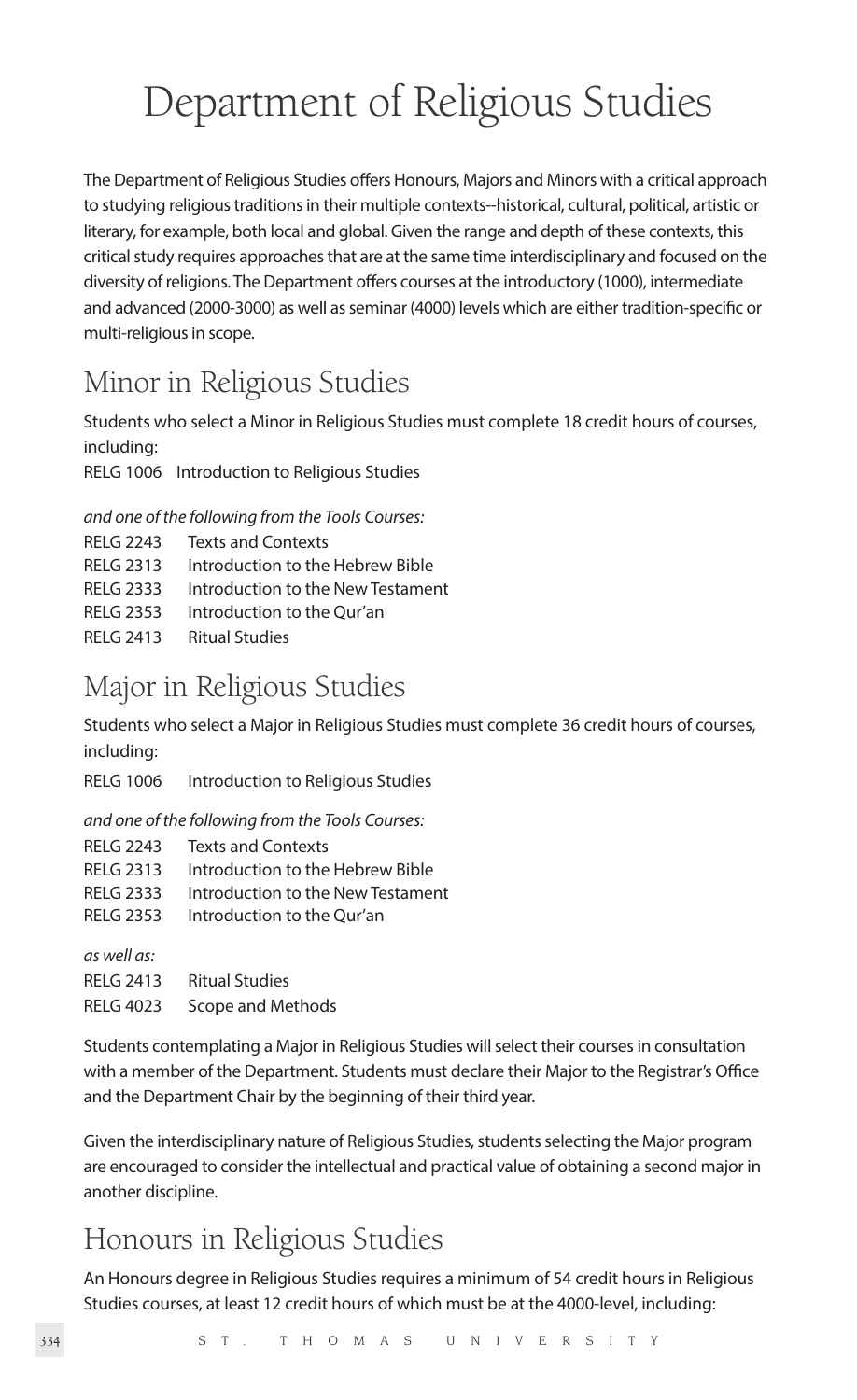RELG 1006 Introduction to Religious Studies

*and one of the following from the Tools Courses:*

- RELG 2243 Texts and Contexts
- RELG 2313 Introduction to the Hebrew Bible
- RELG 2333 Introduction to the New Testament
- RELG 2353 Introduction to the Qur'an

*as well as*

RELG 2413 Ritual Studies

*as well as one of the following Research Methodology Courses:* 

- RELG 2003 Exploring History (HIST)
- RELG 2013 Research Design (SOCI)
- RELG 3053 Qualitative Research Methods (GERO, HMRT, SOCI)

*as well as one of the following from the Multidisciplinary Courses:*

- RELG 2223 Psychology of Religion (PSYC)
- RELG 2543 Sociology of Religion (SOCI)
- RELG 3423 Reason and Religion (PHIL)
- RELG 3643 Anthropology of Religion (ANTH)

*In addition, the Honours degree requires*

RELG 4023 Scope and Methods *and* RELG 4033 Honours Thesis Proposal Seminar *and* RELG 4066 Honours Thesis

Before the end of their second year, students will want to consult with a member of the Religious Studies Department in planning their Honours program. Students must declare their Honours subject to the Registrar's Office and the Department Chair by the beginning of their third year.

To qualify for the Honours program, students must have a minimum grade point average of 3.3 (B+) in their first two years of study. To earn an Honours degree, students must obtain a cumulative grade point average of at least 3.00 (B) in all Religious Studies courses and equivalents taken in the Honours subject.

RELG 4023 Scope and Methods and RELG 4033 Honours Thesis Proposal Seminar must be taken in the third year of the Honours program of study as prerequisites for RELG 4066 Honours Thesis.

Given the interdisciplinarity of Religious Studies research, it is recommended that Honours students serious about maintaining the full range of options open for graduate studies take a second major in another discipline of their choice.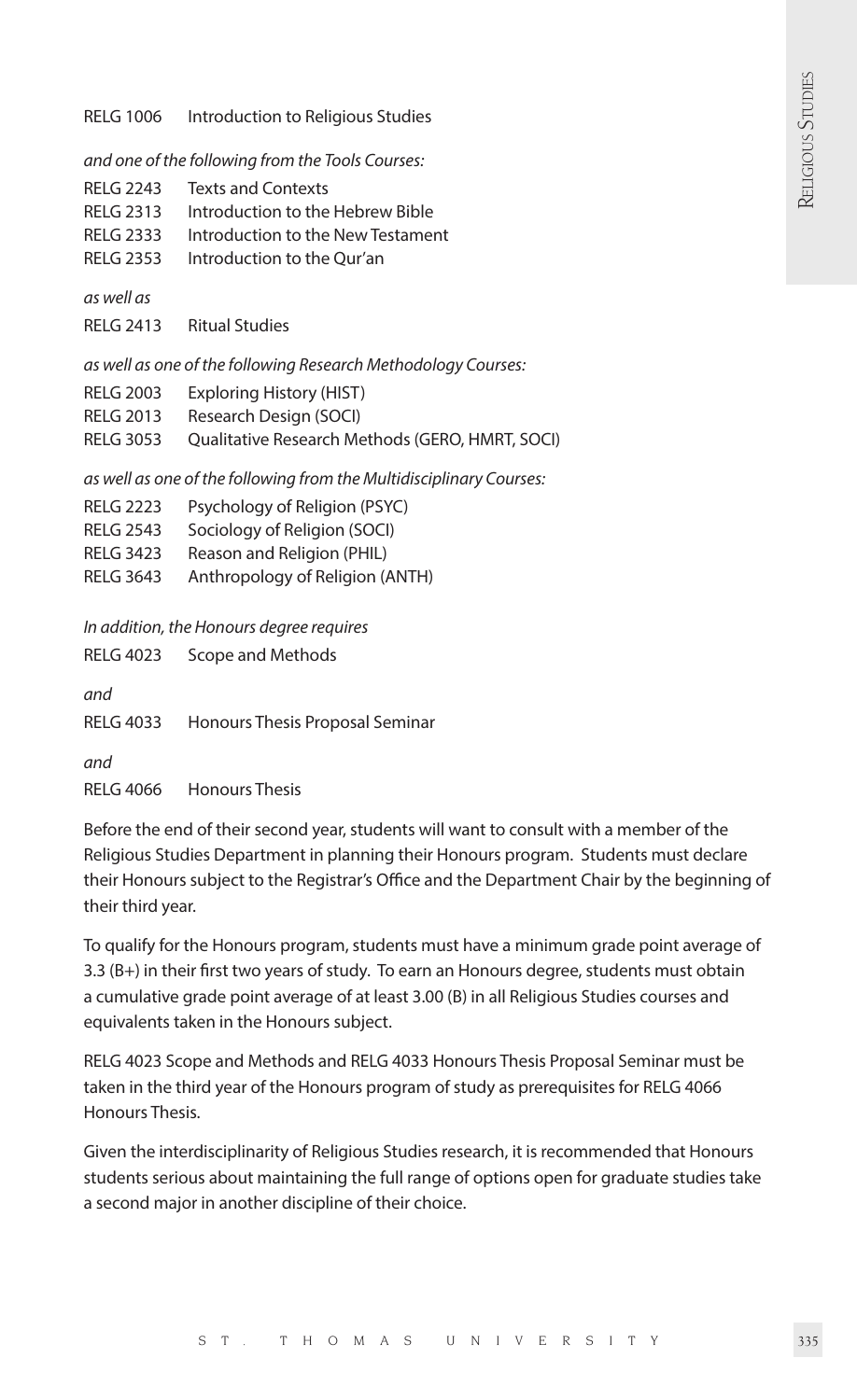# Introductory Course

### **RELG-1006. Introduction to Religious Studies**

A thematic, issues-oriented introduction to the study of religions. While each section of the course is different because it is taught by a different professor, the issues and themes are common to all. Some of the themes and issues encountered are prejudice, sexuality, death and after death, the long search, evil and suffering, music and religion. The data to illustrate these themes and issues are drawn from the religious traditions of the world. Fundamental to the course methodology is the identification of focal questions. The intention of the course is to foster in students an active appreciation of the religious dimension of life and to share with them the tools to think critically about it.

# Intermediate and Advanced Courses

# 1. Multi-Religious Courses

Intermediate and Advanced Courses at the 2000-3000 level are organized into Multi-Religious courses which are more comparative in scope, and Tradition-Specific courses which are focused on an individual or regional tradition and its internal diversities. These courses serve the purpose of both the general and deepening interests of students. RELG 1006 Introduction to Religious Studies is not a prerequisite to these courses. Students with a general interest in religions are invited to enroll in any courses offered at the 2000-3000 level.

# **RELG-2133. Religion and Ecology (ENVS)**

Many religious traditions display a variety of stances towards the environmental crisis, ranging from indifference to reform. Through critical and comparative study, this course explores religious approaches to ecology in a variety of traditions. Topics may include environmental stewardship, deep ecology, ecoliberation, ecofeminism and ethnic indigenous ecology.

#### **RELG-2163. Contemporary Perspectives on Science and Religion**

This course examines the recent debates over the relation between science and religion. The last five years of the 20th Century have seen a resurgence of interest in this relation. This has been sparked by developments in the sciences, particularly in physics and genetics, as well as by a newly-emerging understanding of what science is. The central questions include whether science and religion are compatible and whether recent developments in the sciences give new answers to religious and theological questions. Readings will represent all sides of these debates.

# **RELG-2173. Religion, Conflict and Peacebuilding**

Throughout the world, most religious traditions are involved both in legitimating violence and in building peace. This course critically and comparatively explores the roles of religious leaders, symbols, discourses and actions in conflict-prone settings. Topics may be related to identity-based conflict, genocide, post-conflict reform and reconciliation.

#### **RELG-2183. Religion and Politics**

Religious traditions and actors mobilize and in turn are mobilized by political movements at international, national, and community-based levels. Within a multi religious and comparative framework, this course explores the way in which religious and political identities, actors and systems interact on issues related, for instance, to religiously-based political parties, democratization movements, nationalism, fundamentalism and the politics of resistance.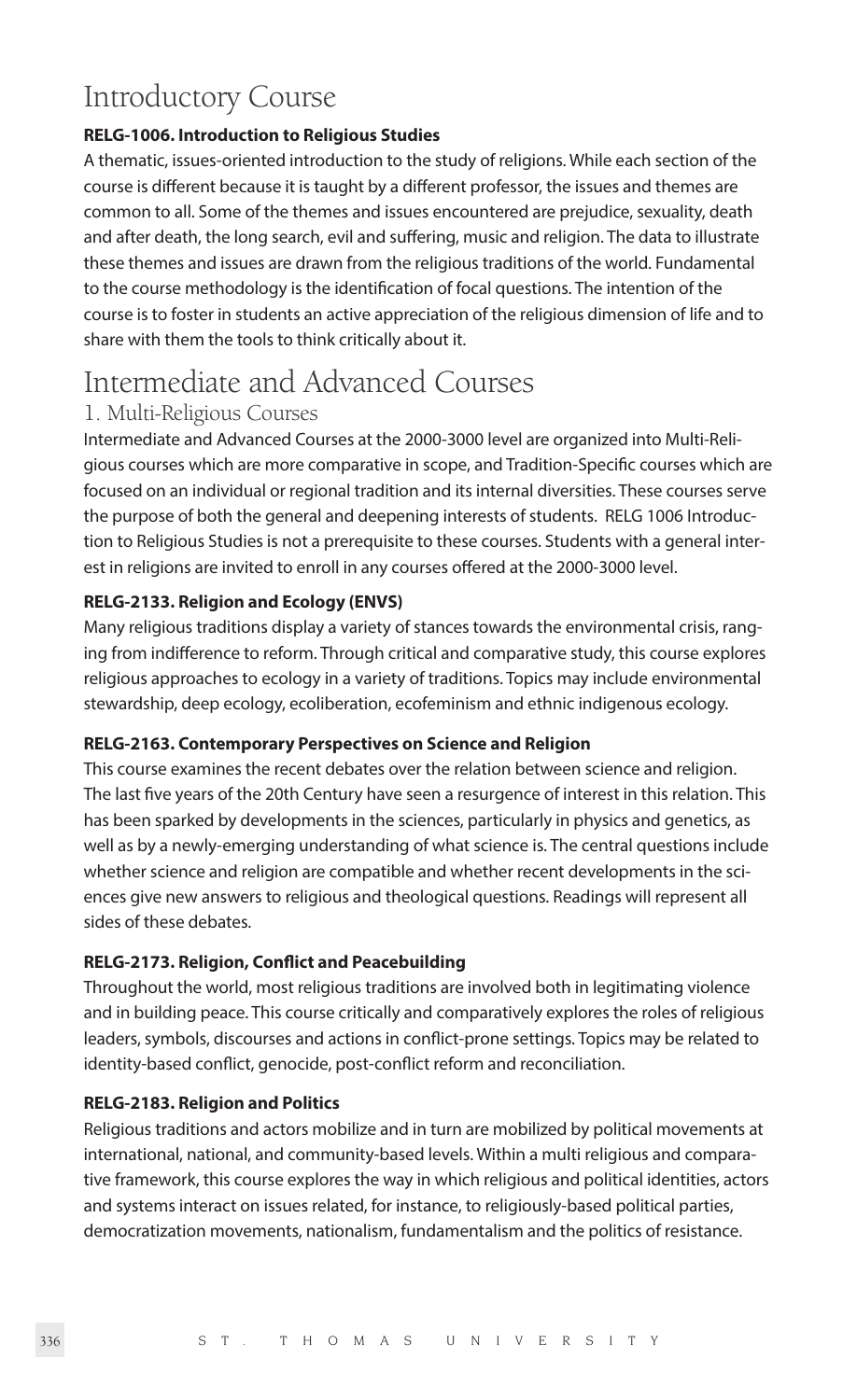### **RELG-2193. New Religious Movements: Cults in the New Age**

New religious movements often challenge the values and vision of mainstream religious traditions. This course is a collaborative inquiry into the historical and cultural contexts, selfunderstanding and practices of such new religious movements as the Church of Scientology, the Branch Davidians, the International Society for Krisha Consciousness, Euro-Indians, and the Vineyard Renewal.

#### **RELG-2233. Women and Religion**

The course aims to study how i) women in history and in modern times respond to socio-cultural restrictions and their attempts to create spiritual and social alternatives, ii) how notions of asceticism and sexuality are utilized as liberating and prescriptive modes. It will examine feminist critiques to classical, medieval, and current texts and thinkers. We will closely look at the assumptions that guide both classical texts and modern critiques.

#### **RELG-2273. Death and Dying**

This course explores a wide range of topics in the area of death and dying. As a fundamental issue for human beings, these phenomena require investigation from a variety of perspectives. The course considers aspects of death and dying that are religious, philosophical, psychological, and sociological in nature. Further, the course is concerned with both practical and theoretical issues that arise from the relationship between aging, and death and dying.

#### **RELG-2283. Religion and Art**

Focusing primarily on the Western religious traditions, this course will examine the art and architecture of Judaism, Christianity, and Islam in historical context. Themes to be studied may include: the image of the Divine, iconoclasm, shrines and pilgrimages, patronage, the appropriation of sacred space, sacred music, performance art, and food.

#### **RELG-2293. Religion and Sexuality**

An examination of the understanding of the nature of human sexuality with specific reference to religious and theological frameworks. Issues studied may include sexuality as foundational in personal dignity and integrity, marriage, relationality, communication, the commodification of sexuality, systematic abuses and neglect of sexuality.

#### **RELG-2683. Special Topics**

The content of this course will reflect the strengths of the faculty and the particular needs of students. It will identify and explore a general interest topic that is multi-religious or tradition-specific in scope.

#### **RELG-3513. Bioethics**

This course explores the basic approaches and issues related to the field of bioethics. A specific emphasis on contemporary medical practice will provide the context for ethical reflection.

#### **RELG-3573. Religion and Social Ethics**

The study of the relationships which shape the nature of human interaction informed by or oriented towards values and specific goals. The role of religious beliefs and communities in analyzing and responding to economic, social, and political problems will be examined.

#### **RELG-3583. Media and Ethics**

A critical and foundational examination of the role and function of media in Western society, focussing on its formative influence on religion and culture. Issues may include the business of news, entertainment, the nature of advertising, and religion and media. This course requires students to have a background in ethics and/or critical theory.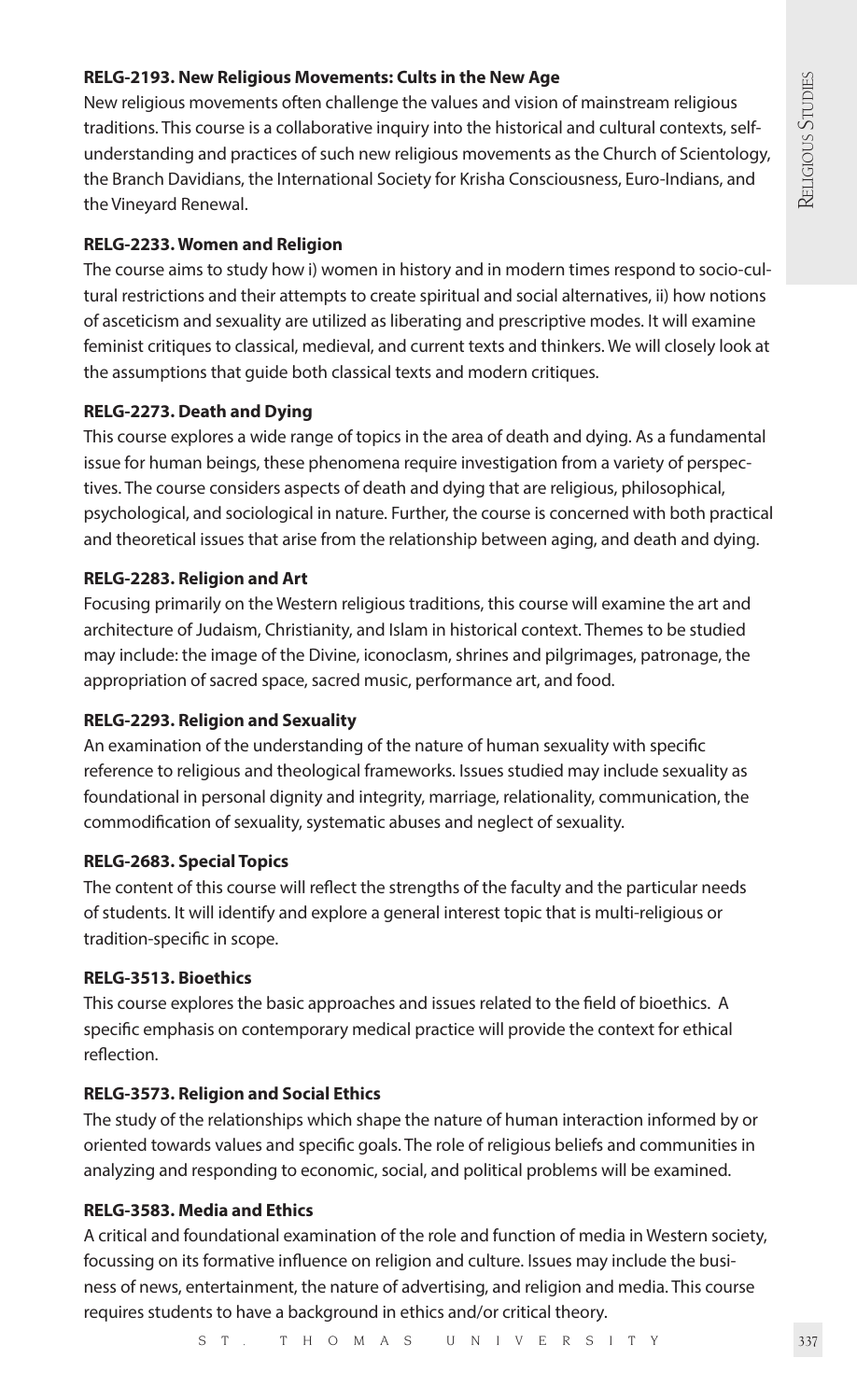#### **RELG-3953. Portrayals of Jihad and Crusade: History, Memory and Film (HIST)**

This course considers the diverse ways in which modern global audiences have come to understand histories of religious violence. Our focus will be on academic and popular interpretations of so-called jihad or crusade conflicts from the Middle Ages to the present. Print, electronic and film sources will be examined, reflecting a wide range of often conflicting viewpoints as they have evolved over time.

#### **RELG-3593. Moral Development**

An examination of the processes and elements through which persons develop a critical perspective and appreciation of the role of value in their lives and in the social order. This course requires students to have completed previous work in ethics.

#### **RELG-4163. Independent Study**

A course of independent study under the supervision of the Religious Studies Department. Students will normally collaborate on a description of the study project with the staff member or members who will guide the independent study. This description must be approved by the Department Chair and submitted to the registrar for his records.

#### **RELG-4183. Special Topics**

The content of this course changes from year to year reflecting the strengths of the faculty and the particular needs of students. It will involve an advanced treatment of some aspect of the religious dimension of human experience that is multi-religious or tradition-specific in scope.

# 2. Tradition-Specific Courses

#### **RELG-2253. Islam in an Age of Globalization**

In their responses to modernity, Muslims have variously chosen: a return to traditionalism; a reinterpretation of Islam; secular responses separating religion and state; or some combination of the above. This course examines these responses to modernity in their cultural contexts. Themes will include: issues of gender; notions of democracy in Islam; Muslims living in the West; the rise of fundamentalisms; the globalization of Sufi orders.

#### **RELG-2433. Christianity and Ecology**

The many diverse traditions within Christianity display a wide and conflicting range of positions related to ecological issues and the environmental crisis. Through critical and comparative study, this course will explore the response of diverse Christian traditions to ecological issues such as climate change, water security, biodiversity, deforestation and environmental activism. The range of responses display, among others, themes of environmental stewardship, deep ecology, ecojustice, ecofeminism and indifferentism.

# **RELG-2513. Foundations of Christian Ethics**

An examination of the theoretical base and the significance of Christian ethics with an analysis of some of its central aspects such as the foundational role of love, critical thought and engagement, conscience and responsibility, and understanding contemporary dilemmas.

#### **RELG-2553. History of the Islamic World to the Ottoman Empire (HIST)**

This course provides a basic introduction to Islamic societies in their formative centuries. We will explore how the Muslim umma first emerged, developed and ultimately established itself as a unifying yet far from monolithic ideal, linking different peoples across the globe. Our focus will be on comprehension of historical experiences and relations between peoples rather than on detailed analysis of religious beliefs.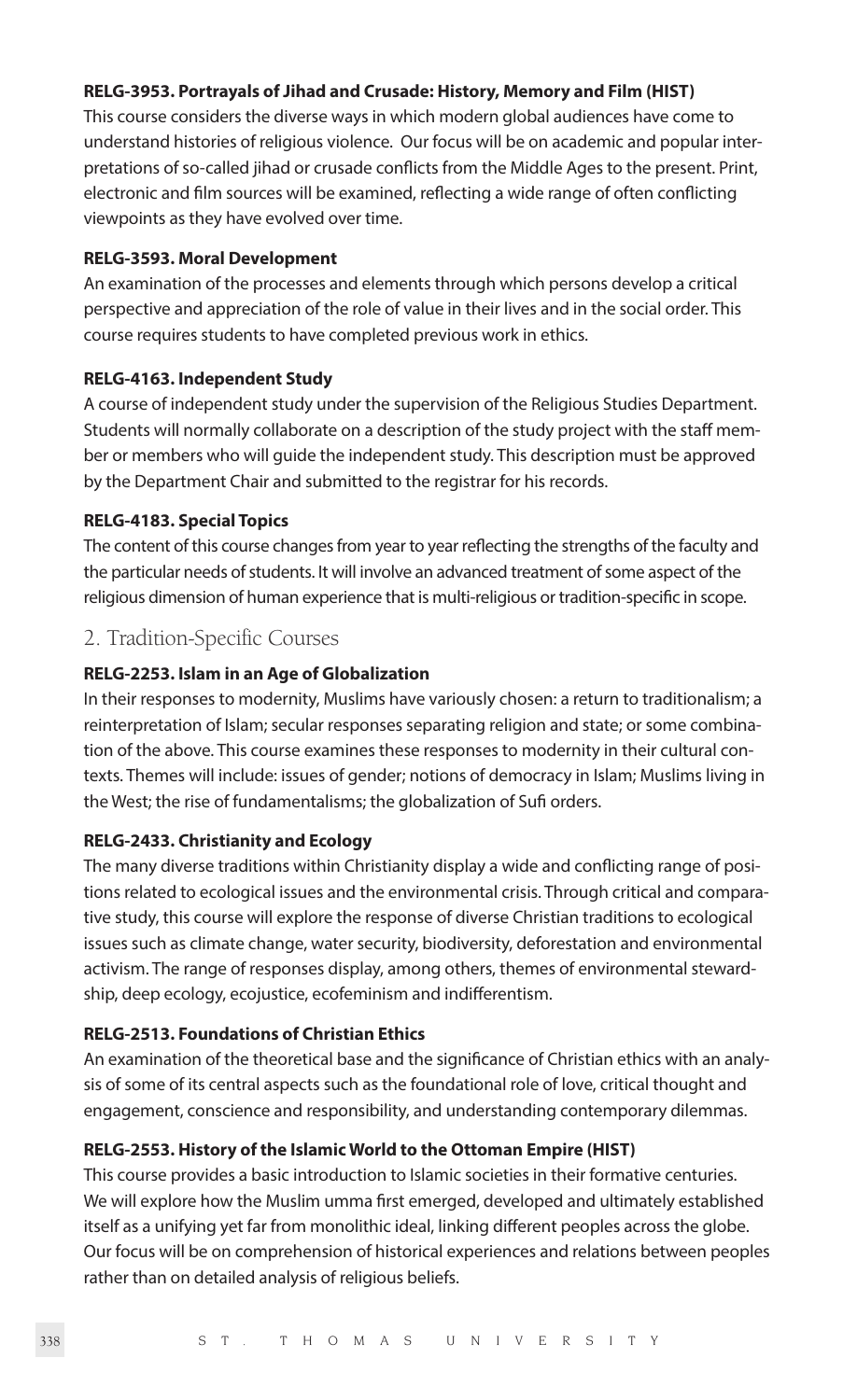#### **RELG-2613. Basic Issues in Theology**

An introduction to the basic precepts, methods, and resources of theology. An examination of challenges to theology will provide an understanding of the present state of theological concerns.

#### **RELG-3073. Islam I**

This course will introduce students to the basic beliefs and practices of global Islam, beginning with the life of the Prophet Muhammad and the revelation of the Qur'an. The course will include overviews of Islamic history, knowledge, and spirituality. Special attention will be paid to the study of Islam in its cultural contexts: Middle Eastern, African, Asian, European, and North American, among others.

### **RELG-3223. The Medieval Church (HIST)**

This course deals with the history of the Church from the time of Gregory the Great in the sixth century to the end of the fifteenth century. For the most part, we will deal with the Western Church, although there will be some treatment of the relations that existed with the East. The theme that will run throughout the course is that of the interaction between the Church and the society of this period.

#### **RELG-3323. Book of Isaiah**

This course will study the book of Isaiah as an example of prophetic literature. It will treat such questions as the authorship, dating, unity, background, and theology of the book. Particular passages will be singled out for more detailed study.

#### **RELG-3343. Gospel of John**

This course will study the gospel of John as one of the four canonical gospels. It will treat such questions as authorship, dating, background, sources, and theology of the gospel. Particular passages will be singled out for more detailed study.

#### **RELG-3413. God in Western Thought (PHIL)**

A survey, through lectures, readings, and discussion, of Western philosophical speculation regarding the divine. Themes: theism and atheism in classical antiquity; demonstrations of God's existence in medieval philosophy; the effect on religious belief of empiricism, idealism, Marxism, and existentialism. Prerequisite: PHIL 1013 and 1023, or permission of the instructor.

#### **RELG-3433. Religions of Tibet, China and Japan**

We shall investigate what scholars are saying about the religious traditions of China and Japan: Buddhism, Confucianism, Taoism, Shinto, and the popular religions.

# **RELG-3453. Religious Traditions of India I**

An inquiry into the religious traditions of India, including Hinduism in its many varieties, early Buddhism, and Jainism.

#### **RELG-3473. Native American Religions**

An inquiry into the issues in the study of Native American religions, and the results of that study. The focus will be on some of the diverse religions of First Nations people in what is now Canada and the United States.

# **RELG-3533. Islam in the West (Art and Architecture in New York City)**

This course examines the physical presence of Islam in New York City. Students will tour the mosques of New York, visit collections of Islamic art and manuscripts, observe ritual music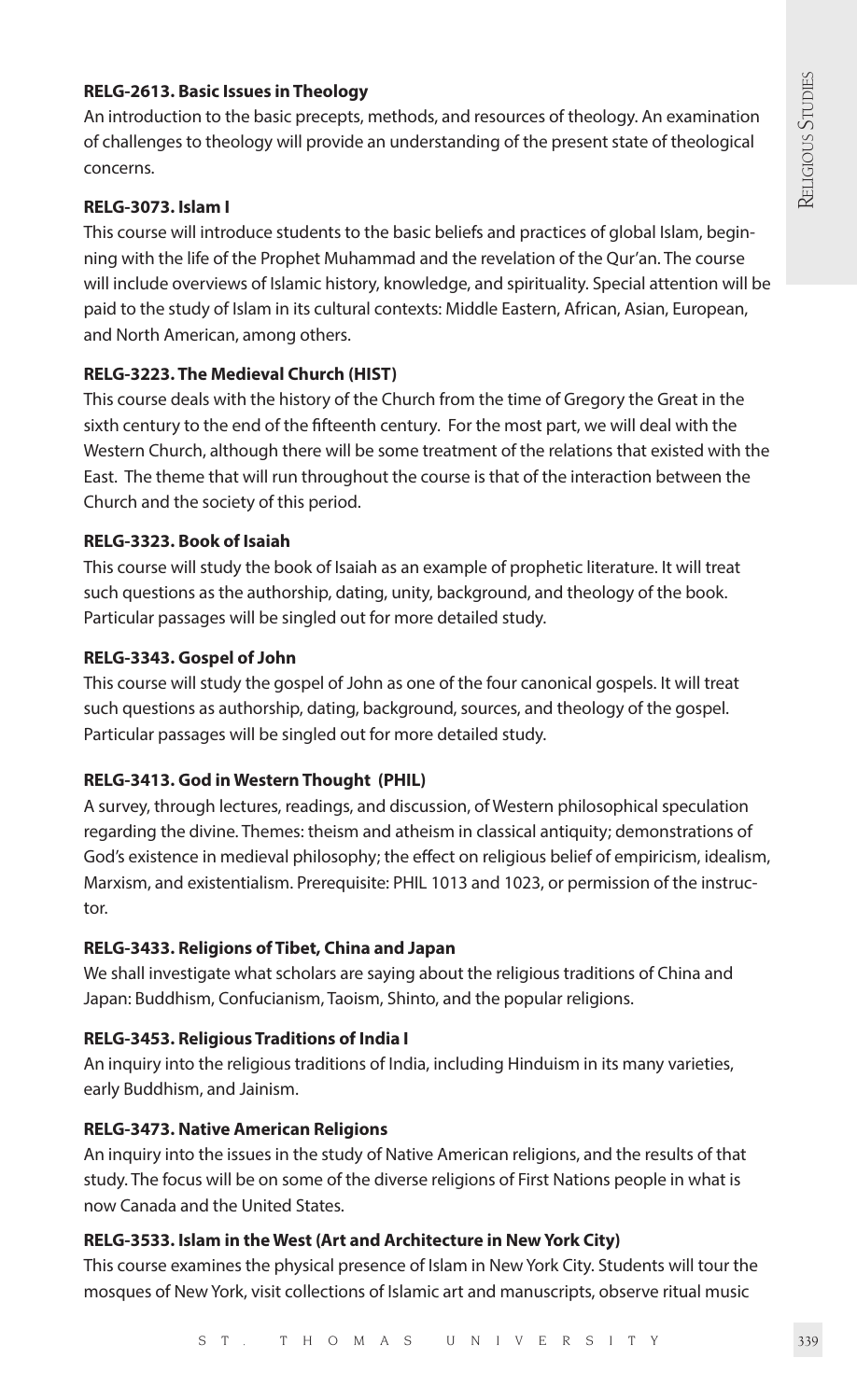and dance, and taste food from around the Muslim world. Themes will include spiritual Islamic art, Islam in the West, and North American Muslims today. The goal of the course is to provide students with material objects that will enrich their understanding of culture.

# **RELG-3553. Islamic Ethics and Spirituality**

This course will look at the various forms of Islamic spirituality, as expressed by individuals and organized orders. It will explore the symbolic path of the mystic and how it coalesced with popular piety and sainthood. It will also look at the ethical systems of rational mystics who combined theology, philosophy, and mysticism.

### **RELG-3653. Women and Christianity**

Women's rights, gender sensitivities, and feminist movements both inside and outside the churches have inspired lively and complex debates within contemporary Christian theologies. By deconstructing, revising and rebuilding basic issues in theology on the basis of women's experiences and gender analysis, a substantial range of feminist theologies has emerged. This course will explore theological themes and interests central to the diversity of feminist theologies.

### **RELG-4173. Independent Study**

A course of independent study under the supervision of the Religious Studies Department. Students will normally collaborate on a description of the study project with the staff member or members who will guide the independent study. This description must be approved by the Department Chair and submitted to the registrar for his records.

# Specialized Courses

The Department of Religious Studies offers special interest courses at the 2000, 3000, and 4000 level.

At the 2000 level, the purpose of the Tools courses is to build skills and resources for the critical study of religious traditions. These courses are required for a Minor, Major or Honours in Religious Studies.

At the 2000 and 3000 level, the purpose of the Research Methodology and Multidisciplinary courses is to expand the range of critical intellectual skills for the study of religious traditions. Students seeking an Honours degree in Religious Studies are required to obtain 3 credit hours from the Research Methodology courses and a further 3 credit hours from the Multidisciplinary courses. Students seeking a Major in Religious Studies are encouraged but not required to obtain 3 credit hours in either of these if not both.

At the 4000 level, the purpose of these seminars is to provide a measure of integration at the end of a Major or Honours program of study; and to provide students majoring or honouring a platform for further studies in a broad range of academic or professional programs.

# 1. Tools Courses

Students of religions engage in the analysis of three main sources of religious identity: action, rituals and texts. The intent of these courses is to provide critical resources for the analysis of religiously-based action, rituals and texts. Tools courses remain open to all students with a general interest in religious studies. There are no prerequisites, except the completion of the first year of university-level study or its equivalent.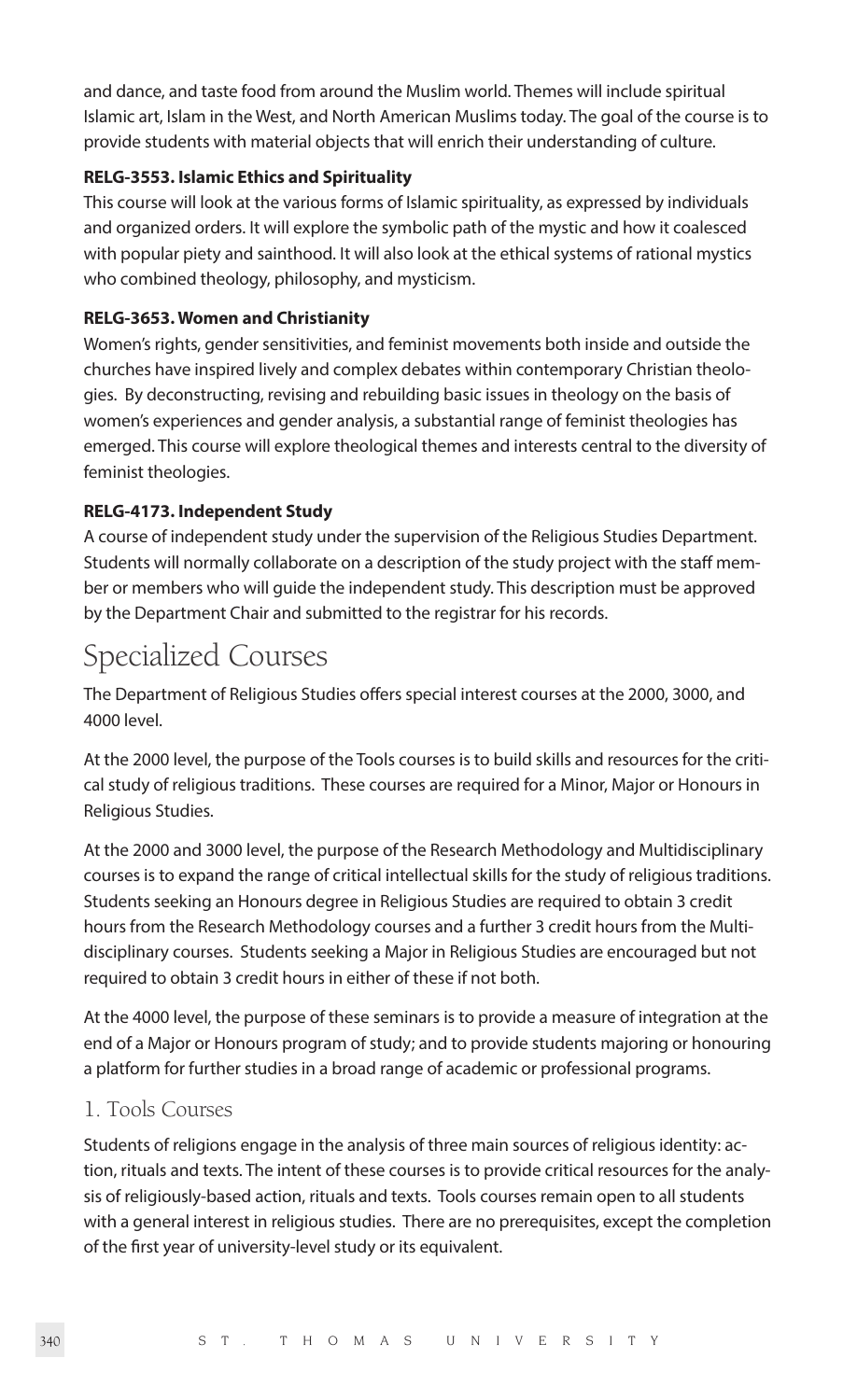# **RELG-2243. Texts and Contexts**

This course will explore the interaction between text and context of several writings deemed to be sacred, whether traditional or not, from a variety of religious traditions. Attention will also be paid to the particular situations and conditions in which these texts are created and received.

#### **RELG-2313. Introduction to the Hebrew Bible**

This course will provide an introduction to the study of the Hebrew Bible, commonly referred to by Christians as the Old Testament. A first chapter will provide an overview of the history of Israel from the early centuries of the second millennium B.C. to the end of the first century A.D. A second chapter will look at the various canonical collections of scriptural books accepted by the Samaritans, the Palestinian Jews, the Jews of the Diaspora and Catholic, Orthodox and Protestant Christians.

### **RELG-2333. Introduction to the New Testament**

This course will investigate the history of the growth of the New Testament Canon of twenty seven books and then study two major categories of New Testament books: the Gospels and the Pauline Corpus. Several special questions including the Synoptic Question, the relationship between John and the Synoptics and the authenticity of the Pauline Corpus will be briefly introduced.

#### **RELG-2353. Introduction to the Qur'an**

The Qur'an is understood by Muslims to be the direct word of God as revealed to the Prophet Muhammad. This 7th-century Arabic text continues to serve as a guidance for all Muslims. This course will examine the role of the Qur'an in the Islamic world: its history, methods and differences of interpretation. It will further explore the significance and impact of the written word in art and architecture.

### **RELG-2413. Ritual Studies**

An inquiry into some of the issues in the study of rituals by means of a close investigation of selected religious rites and more secular examples of ritualizing. Examples might include Hindu pilgrimage, Christian liturgy in its many forms, Shinto festivals, rites of passage from childhood to adulthood (Bar Mitzvah in Judaism, sacred thread ceremony in Hinduism, the Isanaklesh Gotal of Apache girls), Taoist death rites, and contemporary behaviour at sporting events and music concerts.

# 2. Research Methodology Courses

Religious Studies involves a variety of research methodologies as the basis for gathering, organizing, analyzing and interpreting data related to religious identities and traditions. The intent of these courses is to provide Honours students with critical formation in one or another of the research methodologies active in the discipline.

# **RELG-2003. Exploring History: Critical Approaches to Historical Methods and Theories (HIST)**

This mandatory course for History Majors and Honours students provides an introduction to the discipline of History. The course examines a variety of historiographical and methodological approaches to History, as well as the history of History. It encourages students to re-examine their assumptions about History, but it will also help students develop their basic historical research and writing skills. Exploring History provides a foundation for upper-year History courses and students are strongly encouraged to take it before their third year. Prerequisite: At least 6 credit hours in History courses at St. Thomas University.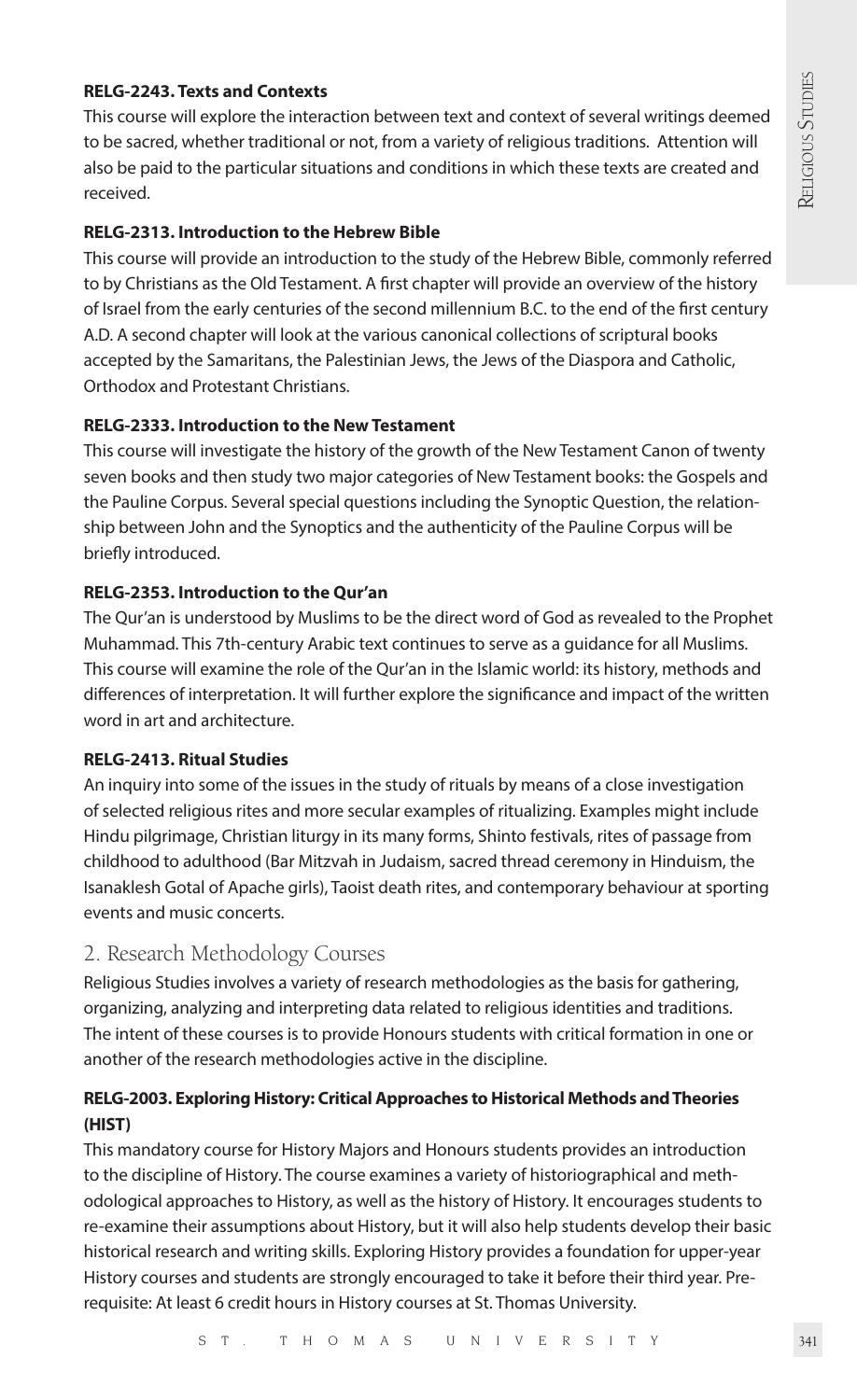#### **SOCI 2013 Research Design & Method (NATI)**

An introduction to the main research approaches used in sociology. The course includes practical experience in developing a research program by considering research question development, research design, methods of data collection, research ethics and data analysis. Of particular interest are the strengths and weaknesses of different approaches.

#### **RELG-3053. Qualitative Research Methods (GERO) (HMRT) (SOCI)**

This course is intended for third-year Honours students who are considering using qualitative analysis in the research for their Honours thesis. It will address theoretical foundations of qualitative analysis, research ethics for qualitative researchers, and provide hands-on experience in developing a research question and collecting and analyzing data using basic qualitative techniques including observation, in-depth interviewing, and unobtrusive measures.

# 3. Multidisciplinary Courses

Religious Studies is a multidisciplinary endeavour of research, analysis and interpretation. The intent of these courses is to provide students with an intellectual experience of the multidisciplinary interests representative of Religious Studies in order that students might become skillful in negotiating multiple disciplinary perspectives.

# **RELG-2223. Psychology of Religion (PSYC)**

The examination of religious experience drawing from the classic approaches to psychology such as William James, Sigmund Freud, and Carl Jung, and their contemporary interpreters.

### **RELG-2543. Sociology of Religion (SOCI)**

This course focuses on the relations between the beliefs and institutionalized practices that people hold sacred, and contemporary community life. The students explore the contradictory trends of mass secularism and the rise of religious fundamentalism, and the practices through which people collectively mobilize to sustain, challenge, and change religious identities. The question raised by Durkheim is explored: If religion expresses and reinforces community solidarity, how can modern societies accommodate religious diversity? A further question is: How are religions implicated in political struggles, the women's movement, nationalism, and war?

#### **RELG 3423. Reason and Religion (PHIL)**

A survey of issues and authors, both classical and contemporary, in the philosophy of religion. Consideration will be given to the following: defining religion, religious experience and faith, the problem of evil, the meaning of religious language, the question of life beyond death. Prerequisite: PHIL 1013 and 1023, or permission of the instructor.

### **RELG-3643. Anthropology of Religion (ANTH)**

This course emphasizes an understanding of religious phenomena by viewing religion in the context of the diversity of cultures. Prerequisite: None.

### 4. Majors and Honours Required Seminars

#### **RELG-4023. Scope and Methods**

An in-depth analysis of selected issues in Religious Studies, focusing on the distinctive concerns of the discipline and the furthering of research skills appropriate to it. The course fosters reflection on the variety of methods used in Religious Studies, mindful of the need of senior students to integrate their four years of learning in the discipline. Honours students are normally required to take this course in their third year, Majors students in their fourth year, of full-time study.